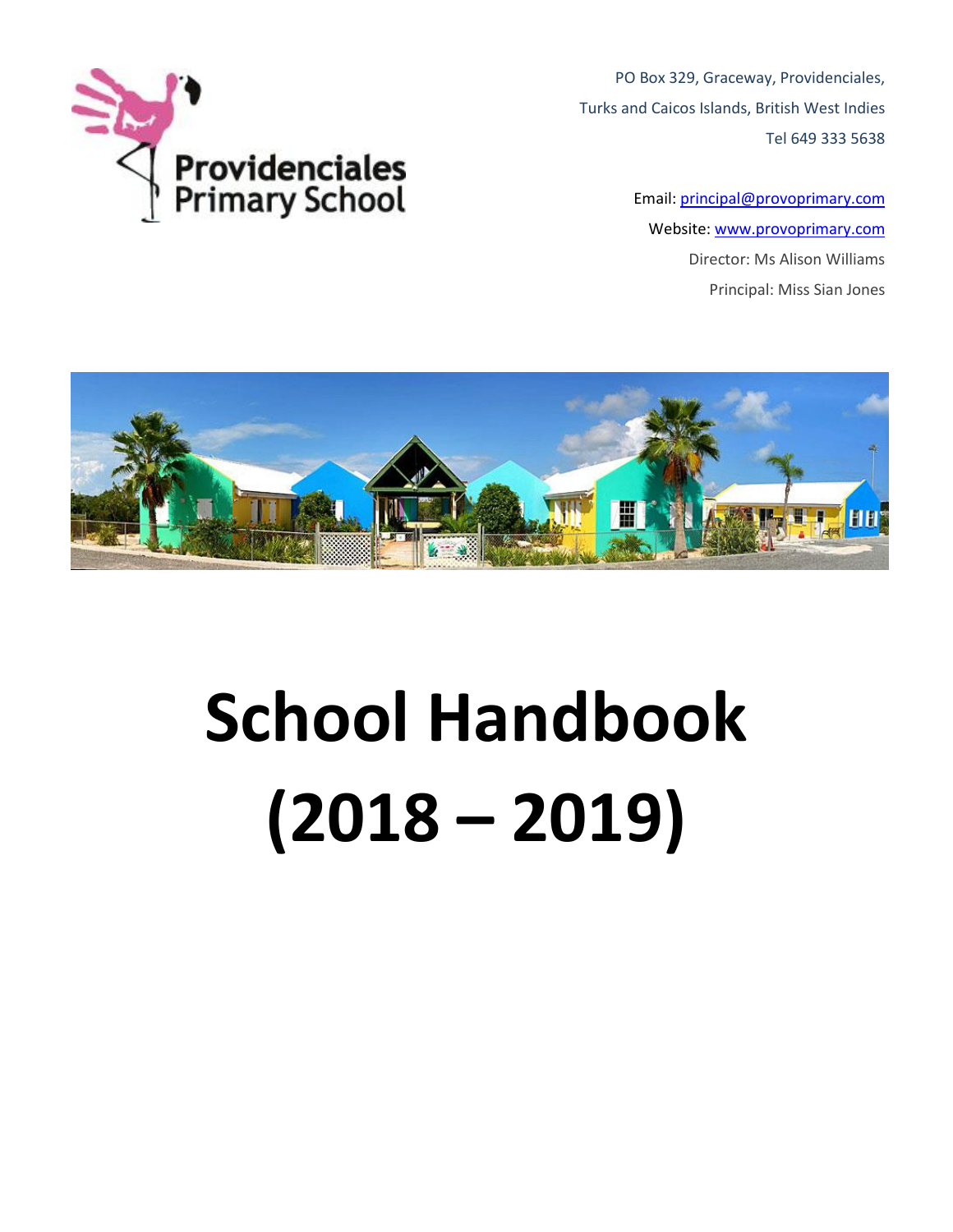This School Handbook has been written to give you information about our school. We have tried to set out the information as clearly as possible, to give you an insight into life at our school. The Principal and Director are always pleased to discuss how we can meet the needs of your family and will also provide you with an opportunity to see the school at work. Please contact the school office for an appointment.

#### Contents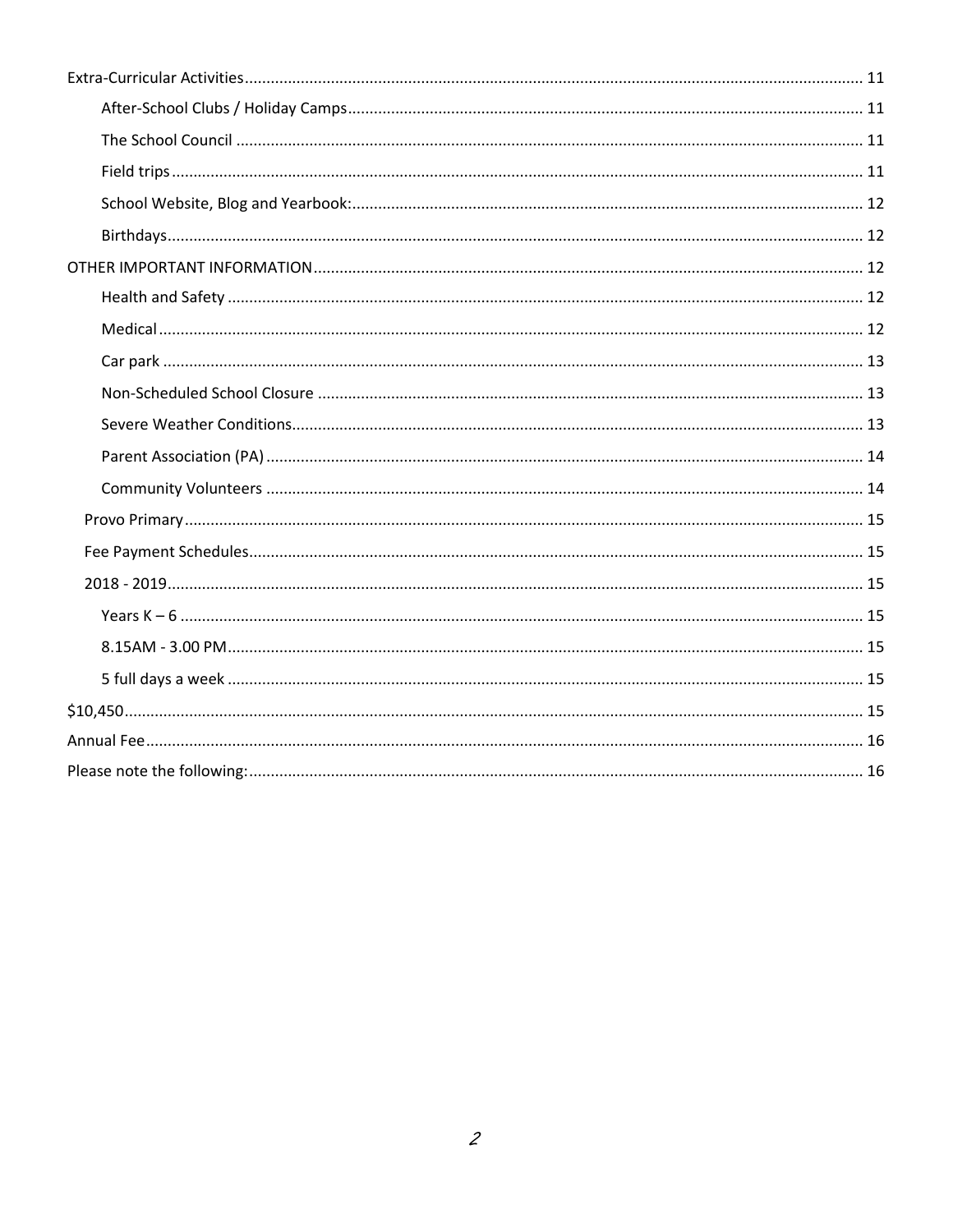## <span id="page-3-0"></span>**WELCOME**

We are a unique Primary School, offering a British based, child centred education to children from the age of 12 months to 11 years. Within small classes, our school provides a warm and friendly environment that supports and challenges the intellectual, social, physical and emotional growth of our children.

With our knowledge of multiple intelligences and learning styles we aim to recognise and nurture each child's inherent abilities and emerging strengths.

It is important to instill a sense of wonder and an excitement for learning at this young age. Children are eager to learn and their school experiences during this important time will create a foundation upon which their future education will be based.

Our Early Years curriculum offers developmentally appropriate activities for our youngest children. Through a centrebased programme, children learn to explore and extend upon their interests and knowledge.

For our older children, our curriculum encourages high academic achievement in Literacy, Numeracy, Science and Information Technology, differentiating for the individual needs of each child. We also emphasize and actively encourage an eager interest in Music, Drama, Art, Sports and Design Technology. We feel participation in these subjects to be equally important to the development of the whole child.

Our school has developed a strong reputation throughout our community and is particularly well known for its creativity and highly entertaining musical productions.

## <span id="page-3-1"></span>**OUR PHILOSOPHY**

## **Offering a rich, imaginative and inspiring curriculum**

We believe that children become self motivated when they see purpose in their learning and are given some control over planning and developing activities. Our Early Years teachers engage children in exciting projects whilst teaching them concepts appropriate to their individual developmental level.

Throughout the school, we offer a rich, broad and balanced curriculum, which is supported by a wide range of extracurricular activities and events. We offer a healthy balance between a truly creative curriculum and high academic attainment. We encourage children to use their imagination and to become interested and interesting individuals. Our small teaching groups allow children to become more involved and responsible for their learning.

We have a belief that whilst we always strive to reach the highest possible academic standards, we must not lose sight of the wide ranging enjoyment that a primary school should provide. Our aim is to provide "learning and achieving through experience and enjoyment" A large range of field trips, after school clubs, visitors and events enrich our curriculum and are a welcome addition to the school.

## **Challenging every child to reach their own unique potential**

Our main goal is to develop well-rounded, happy children. We believe that children have a unique combination of learning styles and multiple intelligences. We strive to recognize and nurture each child's inherent abilities and emerging strengths, whilst also supporting their weaknesses. We provide as many opportunities as possible for our gifted and talented children to develop their strengths and we offer learning support to children who may need extra help.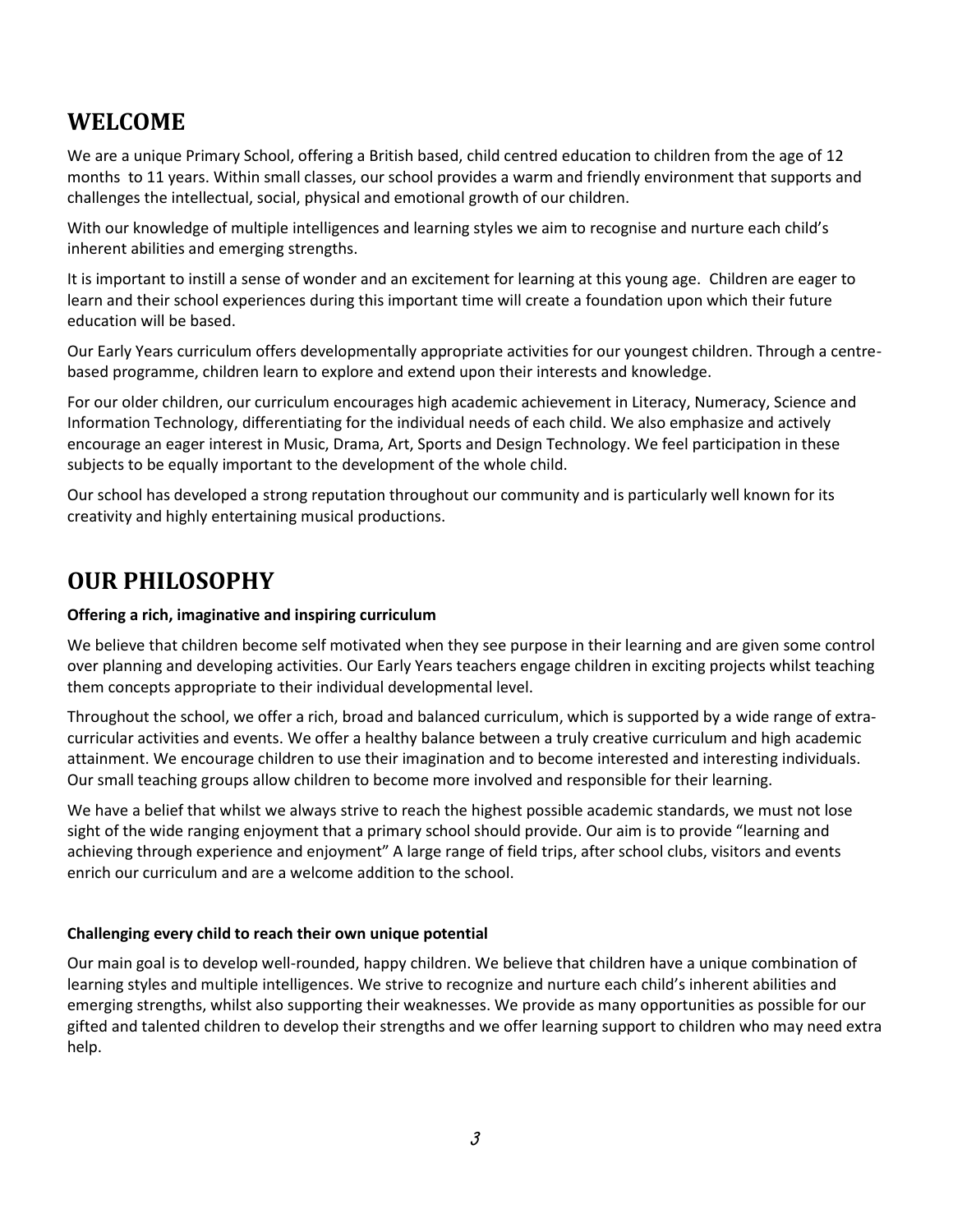## **Empowering Children and Encouraging Care and Concern for Others**

At our school, the feelings, needs, and ideas of each person are respected. Ensuring a happy, healthy environment in which our children enjoy learning is central to our ethos. We do our utmost to make it easy for children to approach staff with their problems or concerns. We hope that every child who has been a part of our school will remember and build upon the inspiration and learning experiences they have gained from their teachers and fellow students.

Children are taught to express their feelings and talk about how their actions may have affected themselves or others. We help children to see that they have power, control and responsibility over themselves in their lives.

## **Opening Doors of Opportunity, Fostering Responsibility, Independence, Courage and Trust**

We provide an environment where parents, children and staff are given the freedom to learn and be innovative. Children are encouraged to look at themselves honestly, to evaluate their own needs clearly in order to set personal goals, to make decisions responsibly and to think for themselves.

We support each child's ability to experience as many ideas, learning processes, perspectives and opportunities as possible. Our children are made to feel important for who they are, and are constantly being encouraged by our staff. As a result, children become positive, enthusiastic, successful and independent. We encourage children to take risks and to pursue personal goals whether it is in Music, Dance, Drama, Sports or Academic areas.

## <span id="page-4-0"></span>**GENERAL EXPECTATIONS**

#### <span id="page-4-1"></span>**Behaviour & Attitude**

Respect, kindness and positive behaviour and attitude are normal expectations at Provo Primary School.

In order that everyone knows what is expected of them and others around them, we have five golden rules:

- $\mathbb{R}$  Care for myself and others
- **Be honest**
- Work hard
- Listen
- **EXECUTE:** Look after property.



Our school logo is a flamingo. It is made from a handprint. The fingers and thumb help us to remember our five golden rules.

The children are regularly reminded of the school rules, which are displayed in the classrooms*.* These rules apply to all children and are in effect at all times. Children are made aware of the consequences that will accrue if they break any of the rules and will expect them to follow automatically.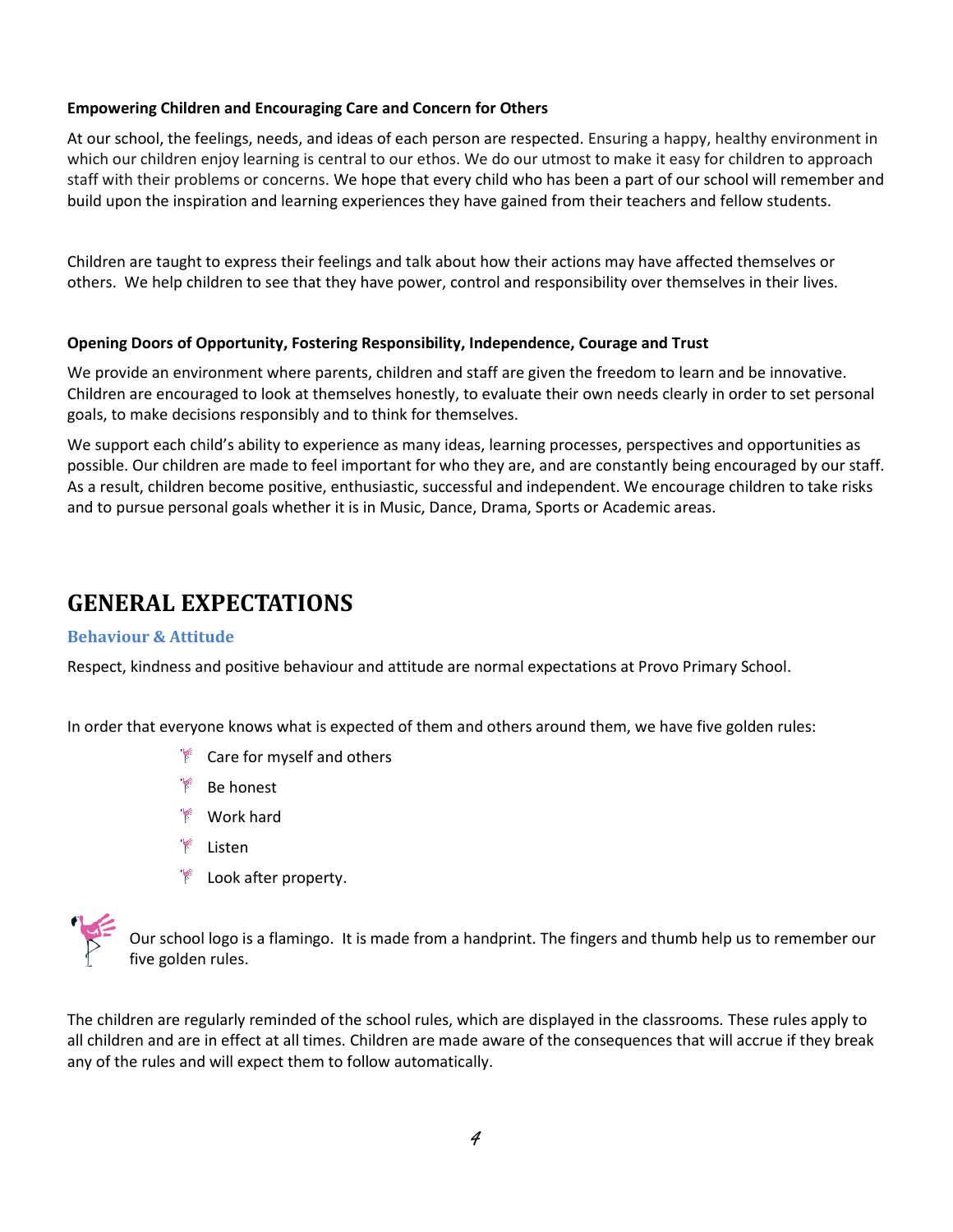#### <span id="page-5-0"></span>**Rewards and Awards**

The school is committed to creating a reward based environment and all teachers support this commitment giving verbal praise and positive recognition at every opportunity.

Teachers offer further incentives for children to encourage them to work co-operatively. Children are awarded golden pebbles, marks or stickers according to extra effort, good deeds by individuals, groups or the whole class. The children can see these increasing with their positive actions and see that good behaviour is not only expected but also rewarded. Other class systems will vary each year with different year groups and class teachers.

Children in Years 1-6 are also rewarded for various things by being chosen as Star of the Week. The Star of the Week receives a certificate which is awarded in a weekly celebration assembly.

Golden Time is an entitlement for all year groups from Years  $1-6$  at a specified time throughout the week. During this time children take part in a planned activity or range of activities, which are fun and enjoyable. Golden Time is special and is promoted as a highlight of the week.

## <span id="page-5-1"></span>**Conflict resolution**

A major part of our work as teachers is to demonstrate care and concern for others. Children are helped to develop skills in dealing with conflicts and relationships with their peers. They are encouraged to find their own solutions to any difficulties, individually with support. This will often take the form of the victim telling the offender what they have done to hurt of upset them. They are encouraged to talk about their feelings and tell others when they are not happy about how someone may be treating them. For example, "I don't like it when you say/do that, it makes me feel…, please stop". This puts the victim into an assertive position prompting an apology from the offender.

Various topics or issues are approached in the class PSHE or MindUP circle times and in activities provided for children to be able to express themselves.

## <span id="page-5-2"></span>**Behaviour Checks**

If a child is unable to behave according to the expected standards and chooses to continue behaviour that is unacceptable, then sanctions are applied. When a child breaks one of the rules certain behaviour checks (teacher directed strategies) will automatically follow. Teachers may begin with a rule referral, followed by a verbal warning. In the event of the behaviour choice continuing, the teacher will talk to a child individually about their behaviour. Natural consequences may take place and a child may also lose some or all of their Playtime or Golden Time. A child in this position is given a teacher-directed activity to do until they are allowed to rejoin their Playtime or Golden Time activity. **At no point is physical punishment used in the school.** 

If a child repeatedly breaks the rules, or engages in gross misconduct i.e. physical, dangerous behaviour, or verbal abuse or threats, then the child is sent to the Director/Principal and the child's parents informed.

## <span id="page-5-3"></span>**Playground Behaviour**

Promoting good playground behaviour is the responsibility of all. Common issues may be discussed by the School Council and or in class. Children who are a cause for concern will be brought to the attention of the class teacher and dealt with accordingly. Serious incidents will also be brought to the attention of the Director/Principal. If necessary, consequences will be used e.g. missing parts of playtime and in very exceptional circumstances exclusion from lunchtime.

Please note that:

• We have a zero tolerance policy towards bullying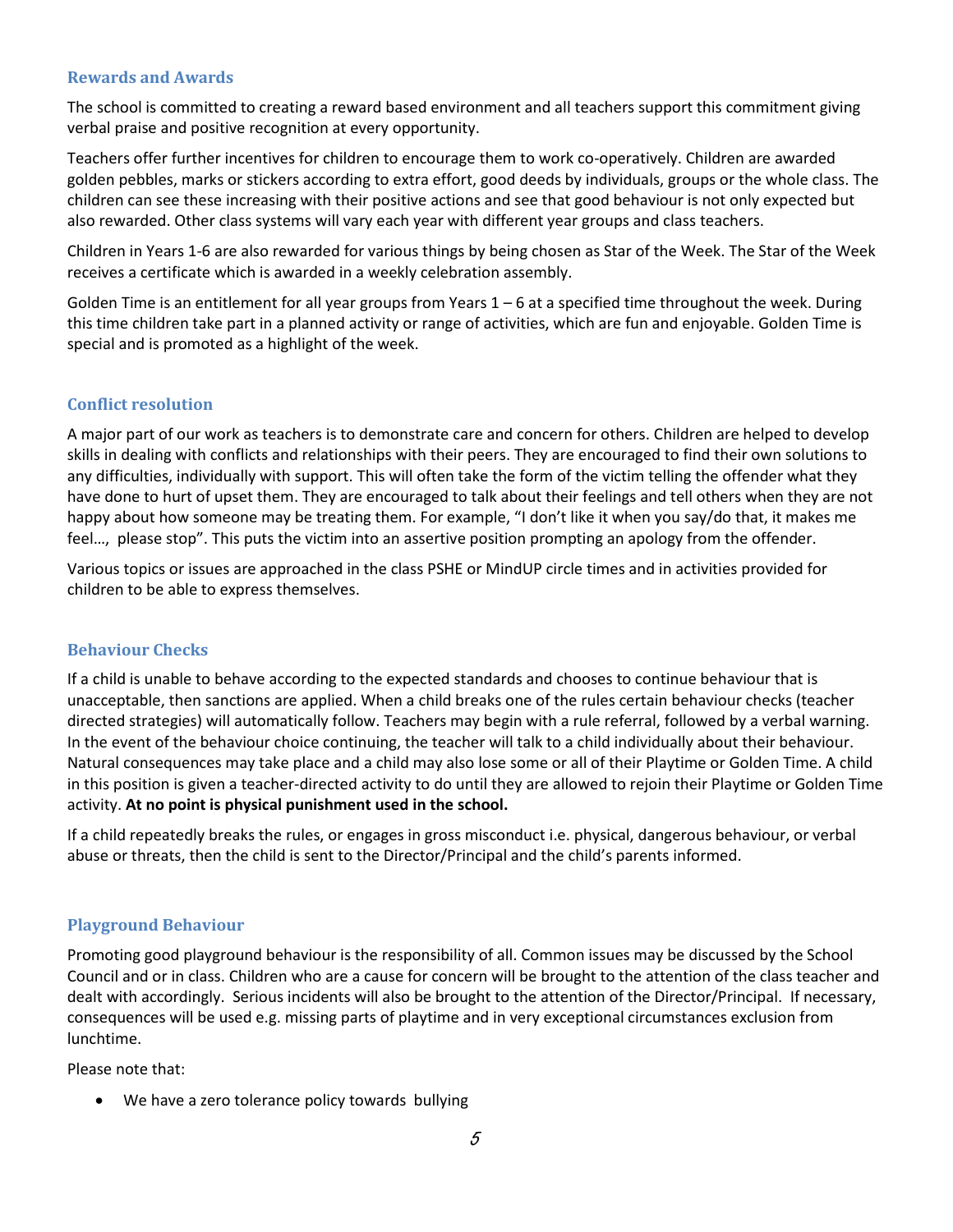- We do not tolerate any negative actions, either physical or verbal, pertaining t[o race,](http://en.wikipedia.org/wiki/Race_%28classification_of_human_beings%29) [social class,](http://en.wikipedia.org/wiki/Social_class) disability, [gender,](http://en.wikipedia.org/wiki/Gender) [ethnicity,](http://en.wikipedia.org/wiki/Ethnicity) [religion,](http://en.wikipedia.org/wiki/Religion) [sexual orientation,](http://en.wikipedia.org/wiki/Sexual_orientation) or other personal characteristics
- The school reserves the right to suspend or expel a child from the school
- At no point is physical punishment used in the school.

## <span id="page-6-0"></span>**GENERAL INFORMATION**

#### <span id="page-6-1"></span>**Uniform**

Provo Primary School uniform is a turquoise T-shirt (available from the school office), khaki shorts, trousers, skorts or skirt, white socks and 'suitable' shoes. Shoes should enclose the whole foot so that recess activities are safe –

'flip-flops', heeled sandals etc are not suitable. We have hats as part of our uniform which should be worn for outdoor activities. Jewellery is discouraged – although watches and small stud ear-rings are permitted. Long hair should be tied back off the face. Nail varnish should be removed before coming to school. School uniform is mandatory from K to Year 6. Families in the Early Years may choose if they wish their children to wear uniform or not. Otherwise, play-friendly clothes and sandals/shoes that your child can put on and take off themselves are encouraged. No flip-flops should be worn.

## <span id="page-6-2"></span>**P.E Uniform**

Our P.E. kit is a white, Provo Primary School T-shirt, navy shorts and trainers/sneakers. Long hair should be tied back. No jewellery (including watches) should be worn. If children do then it is at parent's own risk and the school will not take responsibility for injury or loss. A hat is needed for outdoor PE. When swimming, UV shirts may be worn on top of swimwear. Children will need a towel and sunscreen. Please ensure that all clothing and other items are clearly named. Children in K-Year 6 are required to wear P.E. uniform for their P.E lessons.

#### <span id="page-6-3"></span>**School Supplies**

All reading books, exercise books, text books and stationery used within school are provided for by the school. These are partially funded by a one off \$200 books and supplies fee. This is payable for new children entering Years 1 to 6. This book and supplies fee is also charged for children moving into Year 1 from our Kindergarten class.

Children in Years K-6 are encouraged to purchase a school book bag.

To further aid reading development and homework assignments, we recommend that your child has a dictionary, thesaurus and atlas suitable for your child's age group.

## <span id="page-6-4"></span>**THE SCHOOL YEAR**

#### <span id="page-6-5"></span>**Calendar**

Each academic year is divided up into three terms and the dates usually fall as follows:

Autumn term: September – December

Spring term: January – Easter

Summer term: Easter – June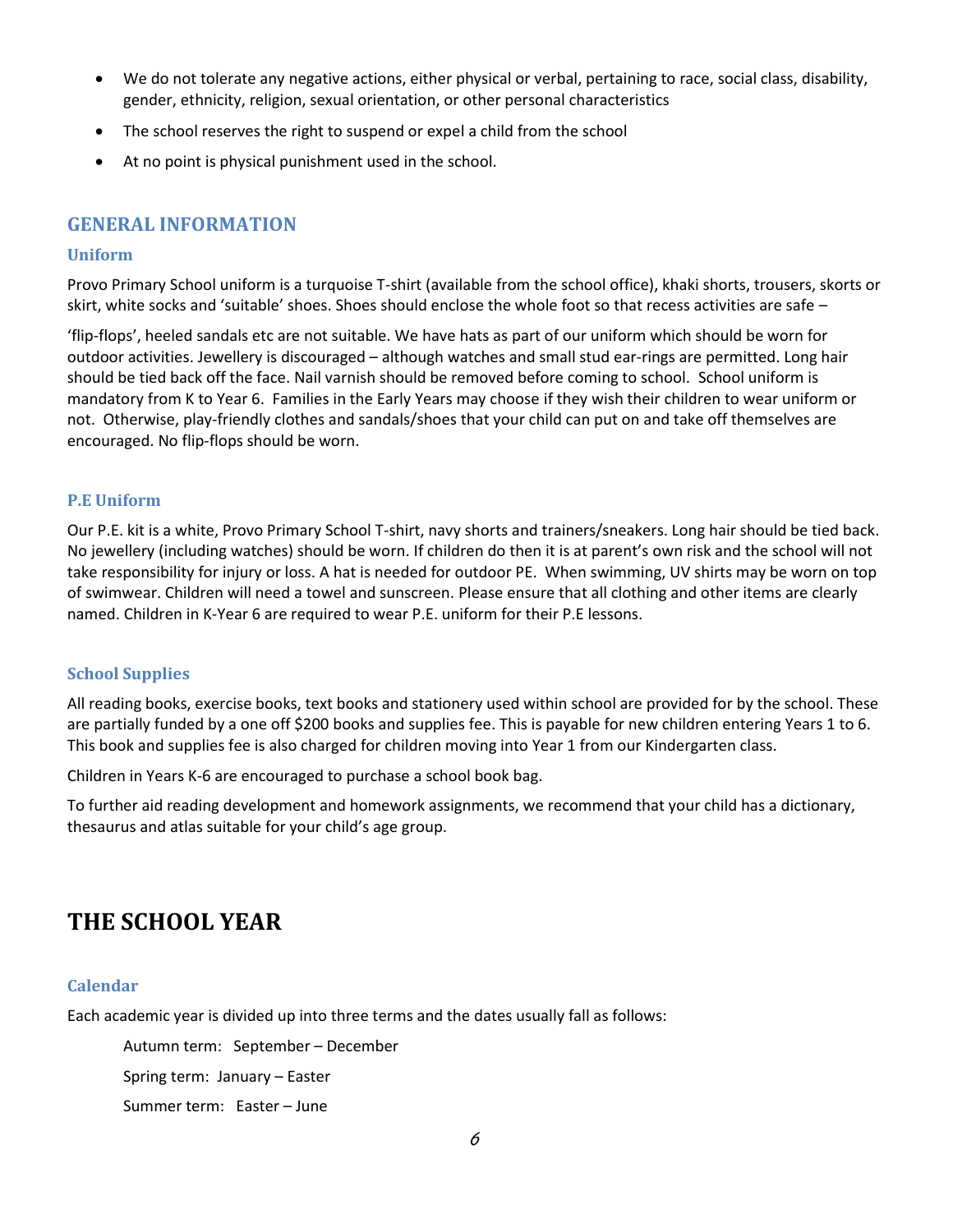During each term there is a half term break. Teachers are in school for further days for professional training (INSET days).

All attempts are made to coordinate with other schools and The Turks and Caicos Government public holidays are incorporated into our calendar. Please note that Government holidays occasionally change and notice of any such change will be sent out to parents as soon as we are notified.

Term dates for the current year are available on our school website.

## <span id="page-7-0"></span>**Attendance**

Daily attendance and lateness is recorded and reported on your child's yearly written report. It is also reported to the Turks and Caicos Education department for statistics purposes.

## <span id="page-7-1"></span>**Structure of the Day:**

- School day begins at 8.15a.m. (Any child coming to school early must remain in the walkway and be supervised by a parent until they have access to their class at 8.10a.m.). The start of the day is very important and it is essential that every effort is made to be here on time. Children are marked in the class register as late if they arrive after 8:15a.m.
- Families in our Toddler and Preschool programme are welcome to begin their day between 8:15 and 8:30am.
- Morning break is generally from 10.00 to 10.30a.m and Lunchtime is from 12.30 to 1.15p.m although this may vary according to your child's class timetable.
- School day ends at 3.00p.m. (unless clubs are being attended). Children should be collected on time after 15 minutes, a 'late fee' may be charged as teachers have other responsibilities from 3.15p.m.
- The last day of each term is a half-day with full day children going home at 12:00 noon.

## <span id="page-7-2"></span>**Snacks and Lunches**

It is our mission at Provo Primary to educate the whole child, and as health and nutrition are a critical part of learning, we aim to help promote awareness of healthy eating.

Children are encouraged to bring healthy snacks and lunches in an appropriate container with an ice pack. We do not allow chocolate or candy in school. Healthy snacks help give energy and focus throughout the day.

We have frequent drink breaks throughout the day and children are encouraged to drink regularly. Water and natural fruit juices are preferable, in plastic jugs or cartons. We do not allow glass and can containers. High sugar fizzy drinks are not allowed and high sugar drinks are discouraged. Extra water is needed on PE days

A hot lunch service is also available every day.

## <span id="page-7-3"></span>**TEACHING AND LEARNING**

#### <span id="page-7-4"></span>**Curriculum**

The Early Years Foundation Stage and British Primary Strategy that we follow allow us to provide a broad and balanced standardised curriculum for our children. This curriculum is adapted for our school's locality and the diverse and international nature of our student body. Our overall goal is to combine excellence in teaching with enjoyment of learning in a relevant context.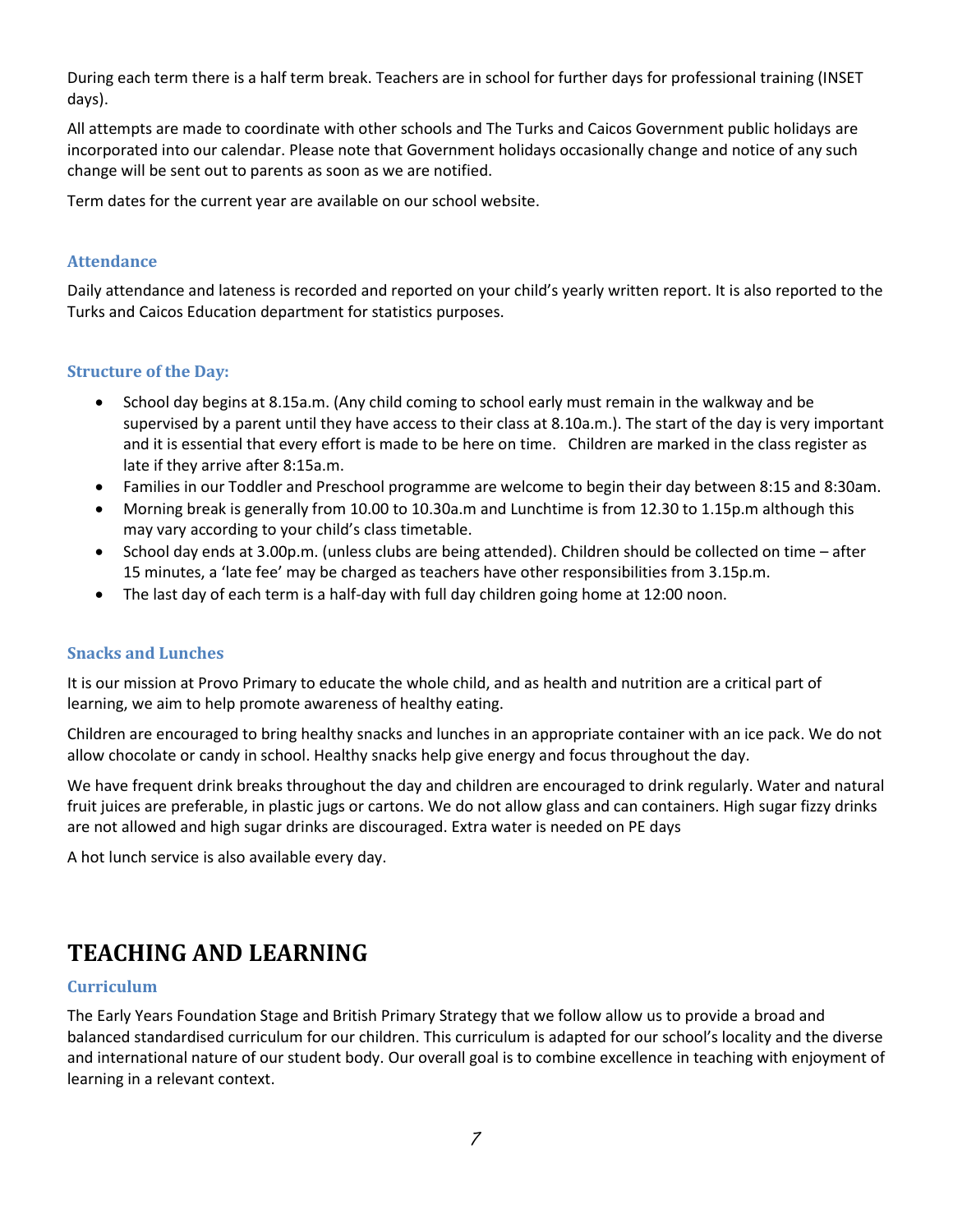There are 10 subjects in the National Curriculum. English, Mathematics and Science are the core subjects. History, Geography , Computing, Design Technology (DT), Art, Music and Physical Education (PE) are foundation subjects. Religious Education (RE) and Personal, Social, Health and Economics (PSHE) and MindUP are also taught.

Some subjects are taught as discrete units of work but others are frequently linked together as part of a topic. Many skills are taught and applied across all curriculum subjects and learning. This is particularly so with Computing and language skills.

For more information on what your child's class will be learning this year, please refer to the Class Information Booklets.

## <span id="page-8-0"></span>**Class Groupings**

Children are generally placed in groups according to their age, but we may find that children are working at a level either above or below their standardised age group. It is common practice at Provo Primary to have classes with mixed age children. Higher up in the school, children may be placed into different groups for Numeracy and some aspects of Literacy.

| <b>Key</b><br><b>Stage</b>                        | <b>Our Classes</b>     | Age                   | <b>England and Wales</b><br><b>Equivalents</b> | <b>USA / Canada Equivalents</b>     |
|---------------------------------------------------|------------------------|-----------------------|------------------------------------------------|-------------------------------------|
| Early Years Foundation                            | <b>Toddlers</b>        | 12 months $-$ 2 years |                                                |                                     |
|                                                   | Preschool              | $2 - 3$ years         |                                                |                                     |
| Stage (EYFS)                                      | Junior<br>Kindergarten | $3 - 4$ years         | Nursery                                        |                                     |
|                                                   | Kindergarten           | $4 - 5$ years         | Reception                                      | Pre-School/ Junior<br>Kindergarten  |
| Key Stage 1<br>(KS1)                              | Year 1                 | $5 - 6$ years         | Year 1                                         | Kindergarten/Senior<br>Kindergarten |
|                                                   | Year <sub>2</sub>      | $6 - 7$ years         | Year 2                                         | Grade 1                             |
| $\mathbf{\tilde{z}}$<br><b>Key Stage</b><br>(KS2) | Year <sub>3</sub>      | $7 - 8$ years         | Year <sub>3</sub>                              | Grade 2                             |
|                                                   | Year 4                 | $8 - 9$ years         | Year 4                                         | Grade 3                             |
|                                                   | Year <sub>5</sub>      | 9-10 years            | Year <sub>5</sub>                              | Grade 4                             |
|                                                   | Year 6                 | 10-11 years           | Year <sub>6</sub>                              | Grade 5                             |

## <span id="page-8-1"></span>**Teachers**

We strongly believe in the importance of building closely bonded relationships between children and teachers, and we consider ourselves very fortunate that our small staff and low teacher/pupil ratios allow us to do this. We find that our children happily adapt to different adults and situations from an early age.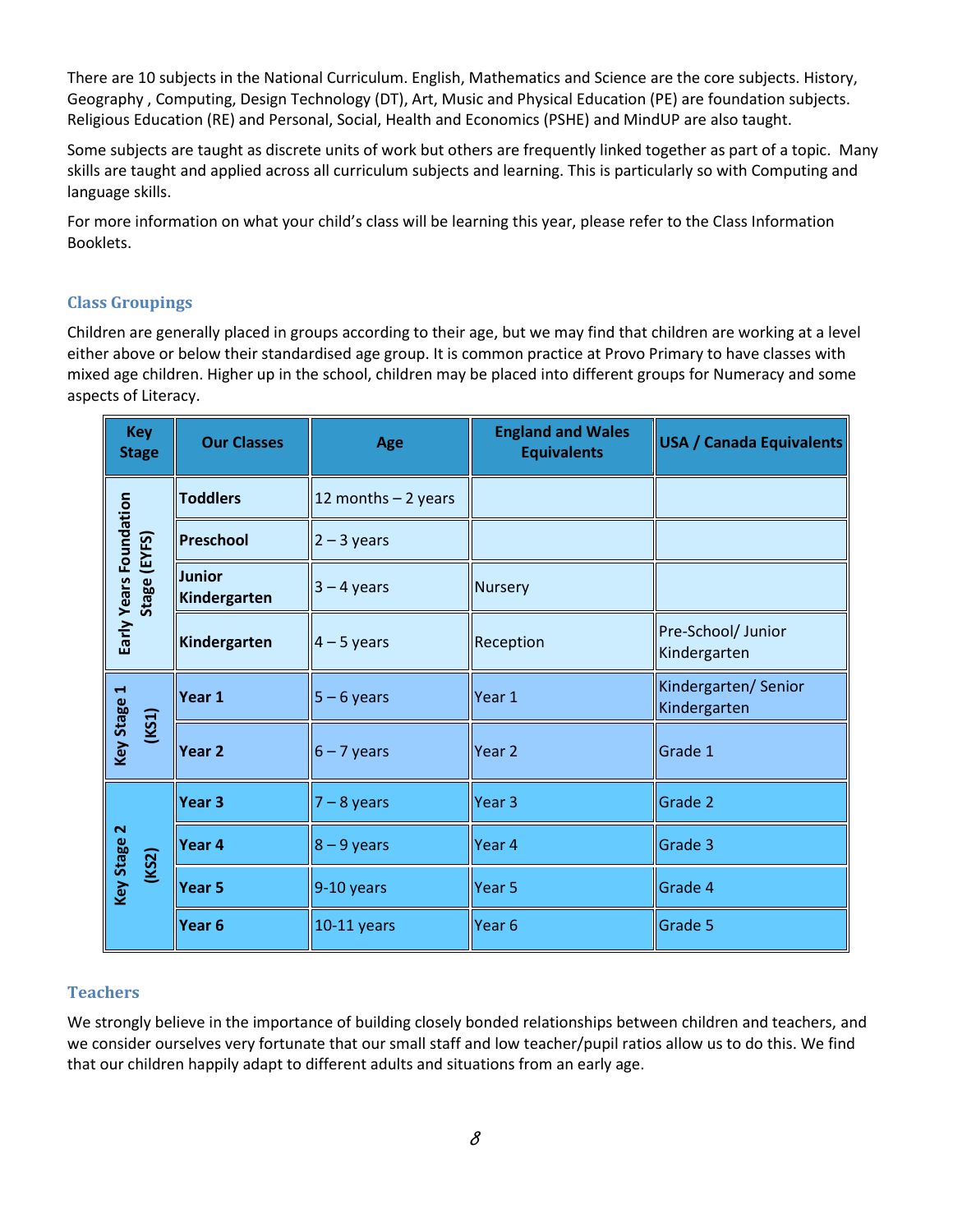Just as our children have different strengths, so do our teachers. The children are taught most subjects by their homeroom teacher, but also receive specialist teaching for other subjects such as Music, Art, P.E. and Spanish.

For current teaching staff structure and responsibilities, please visit our website at **[www.provoprimary.com](http://www.provoprimary.com/)**

## <span id="page-9-0"></span>**FACILITIES**

#### <span id="page-9-1"></span>**The Classrooms and Play Areas**

We believe that children learn in response to their environments and deserve to work in challenging environments that stimulate and hold their concentration. We strive to provide aesthetically attractive and stimulating learning environments that challenge and celebrate the children's learning.

The surrounding gardens and play areas have been landscaped with the key aim being to keep as much of the local vegetation as possible. A network of pathways connect through the playground to different play areas. We have play structures, a shaded artificial grass field, a basketball area, a shaded outdoor classroom/garden and a stage.

## <span id="page-9-2"></span>**Music Room**

Our music room is fully equipped with a range of percussion instruments and our steel pans. Children have access to the instruments during their weekly music class, music clubs or during play time sessions.

## <span id="page-9-3"></span>**Sports Facilities**

We are extremely fortunate at Providenciales Primary School to have such excellent sports facilities surrounding our school. In addition to our own school campus with its soccer field, stage, play and garden areas, we have regular access to The TCFA Football field, the Graceway Sports Centre, Graceway tennis courts, The Turks and Caicos National Athletics Stadium and Flamingo Park Swimming pools for our varied sports activities that take place in our P.E. sessions throughout the year.

#### <span id="page-9-4"></span>**Library**

Most of the school's books are in the library to ensure easy access to children, parents and teachers. Additional books and teaching resources are located in subject rooms.

Each class is allocated a library time in the curriculum. Children use the library to borrow books for reading at home and to research topics in various curriculum areas. Parents are asked to sign a form agreeing to pay for any losses and damages.

Teachers use the library to help them with the planning and teaching of the curriculum. Teachers plan for use of the library within their subject planning.

There are sets of guided reading books which are levelled and used according to your child's reading level or age group. Children are often split into groups of 6 for this activity.

Your child will have the opportunity to order from Scholastic throughout the school year. As you order books for your child, classes gain points to use towards buying books and resources for your child to use and enjoy in their class.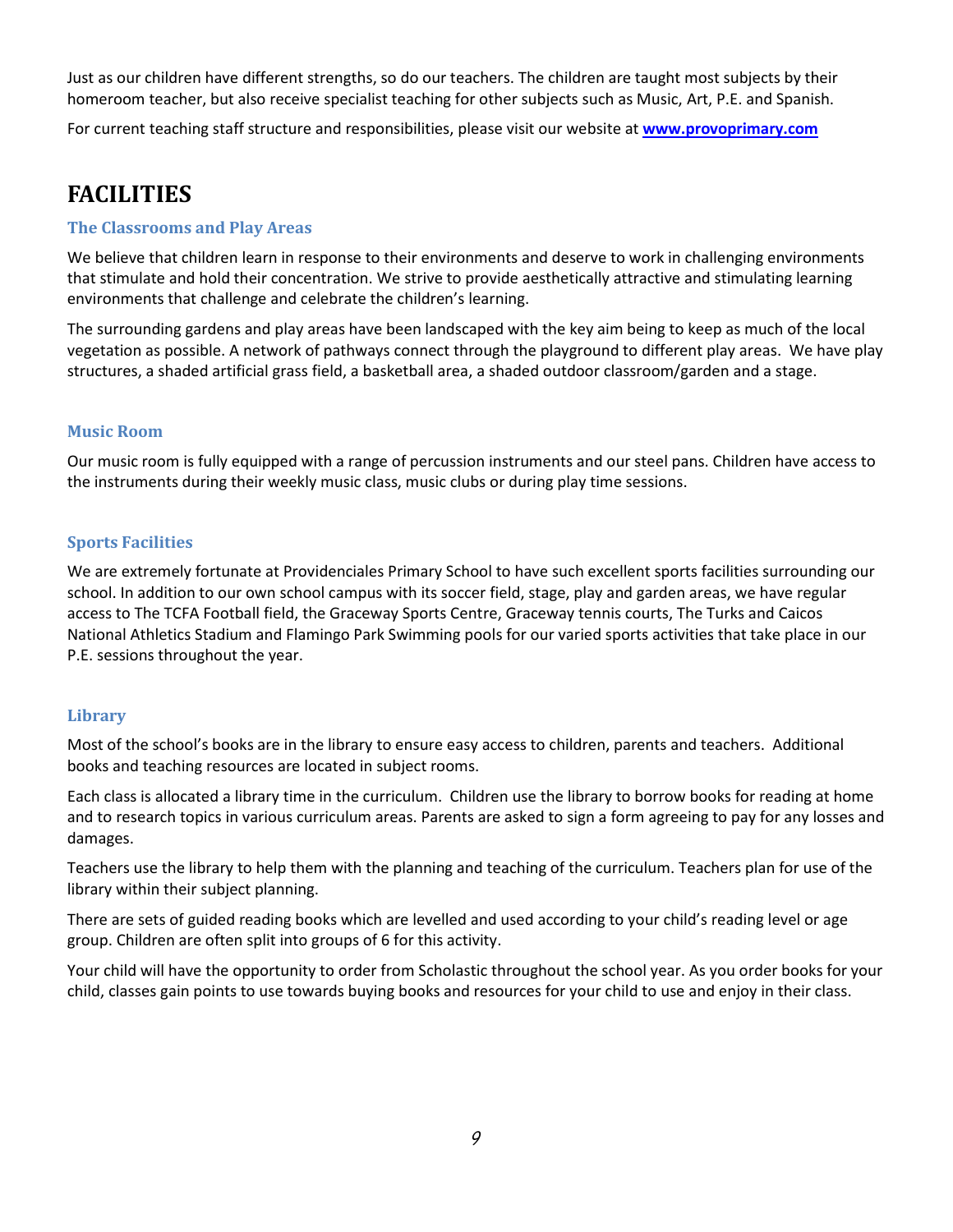## <span id="page-10-0"></span>**Computers and Internet Access**

Computing plays a very prominent role in our school curriculum. We aim to ensure that all children are confident and have the necessary skills to understand and use technology to their fullest potential. In order to achieve this we have a commitment to ensure that the children have access to the most up to date equipment we can provide.

Each class from Preschool to Year 6 has a classroom computer. Classes from Kindergarten to Year 6 have Data Projectors and interactive whiteboards. Class sets of laptop, iPads and Android tablets are timetabled for access throughout the day. Additional computing equipment includes metal detectors, recordable devices, a handheld digital microscope, Makey Makey devices, a data logger, Lego Construction sets and controllable toys such as Beebots and Roamers.

Children are supervised and monitored in all activities involving Internet access and use appropriate websites and search engines. The teaching of e-safety is a core element of the curriculum.

## <span id="page-10-1"></span>**EFFORT AND ACHIEVEMENT**

As individuals, children are encouraged to achieve their full potential. We realise that all students have different strengths and weaknesses, so their rate of progress is judged accordingly. Alongside this, every student is expected to give consistent and significant effort to their work in school.

As part of the plenary at the end of lessons or when completing units of work, children are encouraged to self-assess using a range of written or visual means.

#### **Homework**

Homework is assigned to children in Years K – 6. Daily reading is an important element of homework and all children take home reading scheme and/or library books home on a regular basis.

We believe that relevant and regular homework contributes towards building responsibility, self-discipline and lifelong learning habits and therefore increases in amount and expectations as your child progresses throughout the school.

Homework has several purposes:

- **practice** exercises to reinforce or embed learning in class
- **preview** assignments to prepare for subsequent lessons
- **extension** activities to transfer learned skills or concepts to new situations
- **creative** activities to integrate many skills towards the production of a response or product.

It is our intention to assign challenging and meaningful homework assignments that reinforce classroom learning objectives. Homework is not meant to be overwhelming and teachers may modify homework to suit individual needs. Should you at any time feel that the homework assigned for your child is inappropriate, please see your child's class teacher.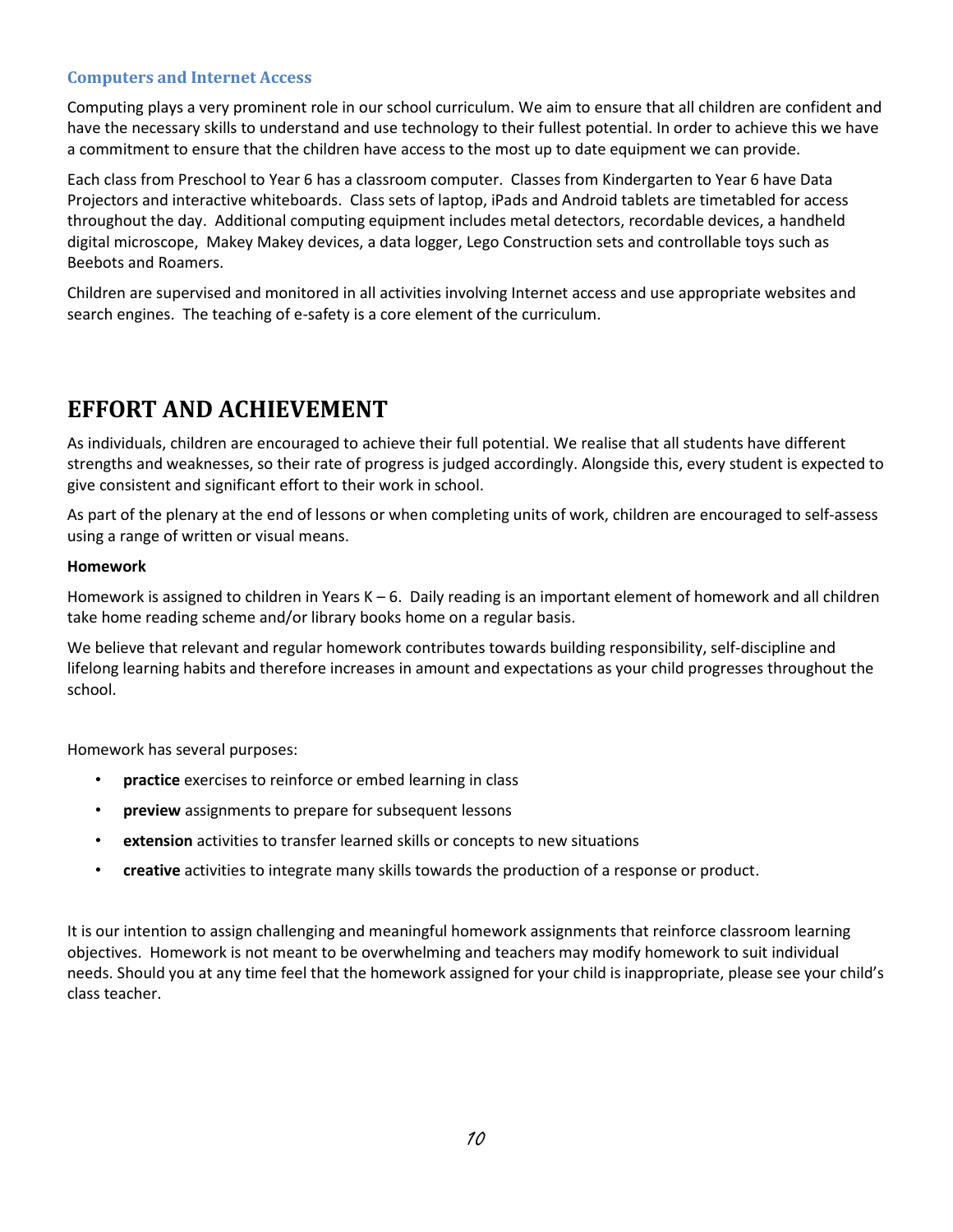## <span id="page-11-0"></span>**Assessment and Standardised Assessment Tests (SATs)**

Children are continually assessed on an everyday informal basis and through assessment tasks. This enables us to plan for each child to ensure they achieve their potential. Maths, Reading and/or Writing are assessed regularly in class – usually at the end of a topic and at the end of each half term. The results/findings of some of these assessments may be included in termly reports to parents.

From Year 2, children are tested yearly in the core subjects of English, Maths (and Science in Years 6). We use the British National Curriculum Standardised Assessment Tests (SATs) for Years 2 and 6, which are ordered from The Department for Education in the UK. These assessments reflect the curriculum taught at our school. The results give us age-standardised scores and National Curriculum levels. They allow us to compare the achievements of our students with others of the same age and enable us to formulate targets for future development. Testing also allows parents the opportunity to compare their child's test score with those of the same age group in the UK. Other standardized assessments are used for Years 3-5.

#### **Teacher / Parent consultations and Written Reports**

Assessment and progress are discussed at termly Parent-Teacher Consultations for all age-groups and used to create future targets. Detailed written reports are emailed out to parents in Terms 2 and 3 in Years K-6. Reports are written for children in the Early Years in the final term. Final term reports include each child's SAT test results and teacher assessments. Reports are written for children in the Early Years in the final term.

## <span id="page-11-1"></span>**Extra-Curricular Activities**

#### <span id="page-11-2"></span>**After-School Clubs / Holiday Camps**

After-school clubs are offered from Junior Kindergarten to Year 6. The focus of our clubs ranges widely covering such areas as Sport, Art, Sewing, Computing, Drama and Music and a range of languages! A range of fun activities are also offered in our Holiday Camps.

#### <span id="page-11-3"></span>**The School Council**

We believe that it is important to listen to the views of our children. Each class elects two representatives to join the School Council and meetings are held weekly together with a teacher. School councils help children to develop an understanding of their ability to create positive change by:

- Involving pupils in decision making
- Respecting pupils as partners in their own education
- Involving the whole school community in developing and maintaining shared standards of behaviour.

#### <span id="page-11-4"></span>**Field trips**

The school encourages opportunities for experiential learning and many field trips are organised throughout the year that link to topics and curriculum studies.

Children in EYFS and Key Stage 1 will include half day trips to various places on Providenciales such as the vet, the hospital, the grocery store, the beach etc.

Key Stage 2 will include day trips to another island in addition to half day trips around Providenciales. We aim for our Year 5 children to experience an overnight trip and our Year 6 children to experience a 3 – 5 day residential trip. In the past our Year 5 children have visited North and Middle Caicos. Our Year 6 trips have included international visits to England, Florida, the mountains of NE Georgia (USA) and the Dominican Republic, and local visits to South Caicos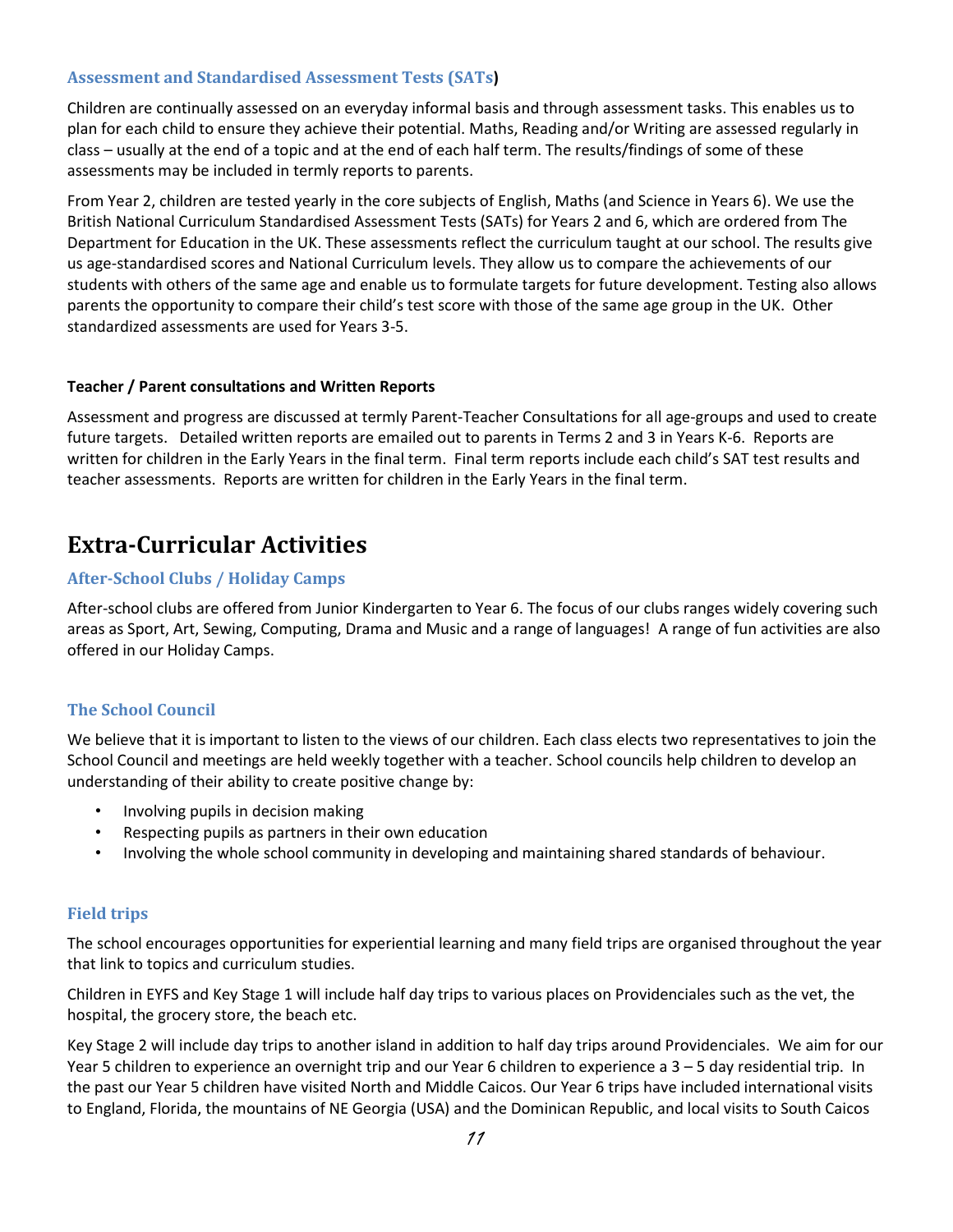and Grand Turk and Salt Cay. Notification of dates and costs will be given as early as possible. Parents should factor in some related costs for these potential trips. Parents who wish to get involved and assist with fundraising should let their child's class teacher know.

## <span id="page-12-0"></span>**School Website, Blog and Yearbook:**

Throughout the year, photographs and digital recordings are taken of the children as they experience all aspects of the school day and during special events such as Sports Day and the Christmas Performances. Some of these are shared on our school blog, which strives to celebrate the children's current learning and achievements. In the final term, photographs of the year will be used to create a yearbook for the whole school. This will be available for you to purchase at the end of the school year. Photographs of the children to be used on our school website and blog have no reference to the individual's name. Parents are asked to sign a photograph use consent form, stating that they are happy for their children's photographs to be displayed in various media forms.

## <span id="page-12-1"></span>**Birthdays**

Please note that we are unable to hold parties during regular school time, with balloons, party food and party bags.

Our Soft Play Room is available for rental outside normal school hours. Please contact the office for more information.

We are more than happy to celebrate children's birthdays at school by singing 'happy birthday' either in class, in assemblies or at the lunch tables. If you would like to bring in something special to eat or drink on your child's birthday, please tell us a few days beforehand. As we recognise that some parents wish to monitor the food their child may be eating, we ask that you bring a small individually wrapped item. These will then be distributed and taken home at the end of the school day. If it is table-ready fruit, then we are happy to share this out during snack or lunch time.

If you wish to distribute private party invitations at school, please ensure that all children in the class are invited, otherwise please distribute these out of school.

## <span id="page-12-2"></span>**OTHER IMPORTANT INFORMATION**

## <span id="page-12-3"></span>**Health and Safety**

We aim to provide a safe environment for all of our children, staff and parents. It is the responsibility of all of the staff to immediately report any health and safety issues in the school to the Principal and we ask that parents do the same.

An injury log book is kept and all injuries are logged. Parents will be informed if there has been an accident at school and if it is deemed serious your child will be taken immediately by a staff member to the hospital, unless otherwise requested.

We are a non-smoking school, so we ask for all parents and visitors to refrain from smoking on the school premises.

## <span id="page-12-4"></span>**Medical**

Please inform the school if there are any health issues relating to your child including:

- Allergies
- Communicable disease

We currently allow peanuts in school. If, however, there is a child with a peanut allergy in your class, we may need to inform you of current expectations, depending on the severity of the allergy.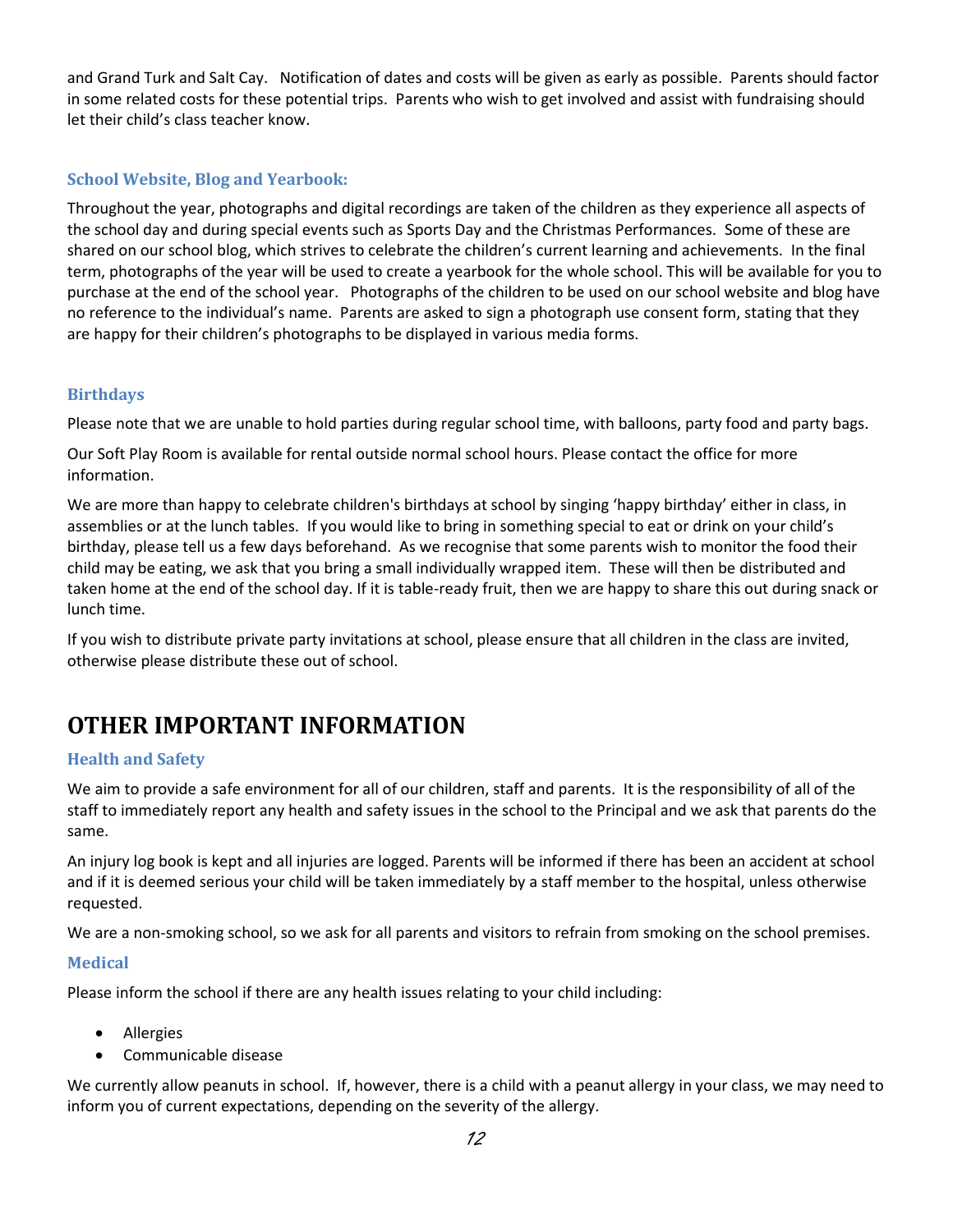A copy of your child's immunization record should be given to the office to be kept in your child's file.

If your child is taken ill or has an accident in school, we may need to contact you IMMEDIATELY to pick up your child. Please make sure that your contact numbers are kept up to date in school to make this possible.

Children returning to school after illness should clearly be fit to do so and be free from infection. Please err on the side of caution when making a decision about your child returning to school. As a rule of thumb, children should not come to school if they have a fever, have vomited or had diarrhoea within the last 24 hours.

Requests for medicine to be administered in school must be made to the school office. All medicines should be handed in to the school office with clear written instructions on their administration to the child. Parents are welcome to come to school to administer medicine to their own child.

## <span id="page-13-0"></span>**Car park**

We ask for your cooperation in helping us to ensure that our car park is as safe as possible.

- Children are not allowed out into the car-park without a teacher or parent present.
- There are two entrances, one at the front, and one at the back of the school.
- Please close the gates after entering and exiting the school so that younger children cannot run out into the carpark.
- Marked areas are there to remind you of the no parking/stopping areas. Please refer to the map for further clarification.

## <span id="page-13-1"></span>**Non-Scheduled School Closure**

In the event of a non-scheduled school closure such as other weather-related emergencies, fires, accidents, natural disasters or any other emergency, we will send out a text to people en mass on their cell phones. We have created groups for each class, and the school as a whole, that will enable us to send a text message to all parents in a matter of minutes. It is vital therefore that we have your latest cell number on file so please advise us immediately of any changes.

## <span id="page-13-2"></span>**Severe Weather Conditions**

In the event of a forthcoming hurricane, the school will receive word of a hurricane watch followed by a hurricane warning. In the event that The Turks and Caicos Islands is under a hurricane watch (meaning that hurricane conditions can be expected within 24 to 36 hours) all parents will be informed via text message, phone call or email, that school will be closed the following day. If school is in session when word is received, it would be helpful if children could be picked up immediately wherever possible, so that teachers can help prepare the school for the impending storm. Parent volunteers are always welcome and appreciated in assisting us in our preparations with activities such as moving computers to higher ground, securing outside play equipment and lifting items off the floor to prevent flood damage to our learning resources.

After all storm warnings have been lifted, the school will assess the effects of the storm and teachers will reorganise their classrooms. Parents will be informed when areas are prepared and safe for children to return to school. Even when a hurricane does not actually hit, the teachers will still need time to put the classrooms back together and your patience and understanding is therefore greatly appreciated.

In the event of offering make up days, the following options may be utilised: full days at the end of term, staff training days or additional days at the end of the school year. You will be advised to decisions made if, and when, the situation arises. For longer time period closures, you will be advised of plans accordingly.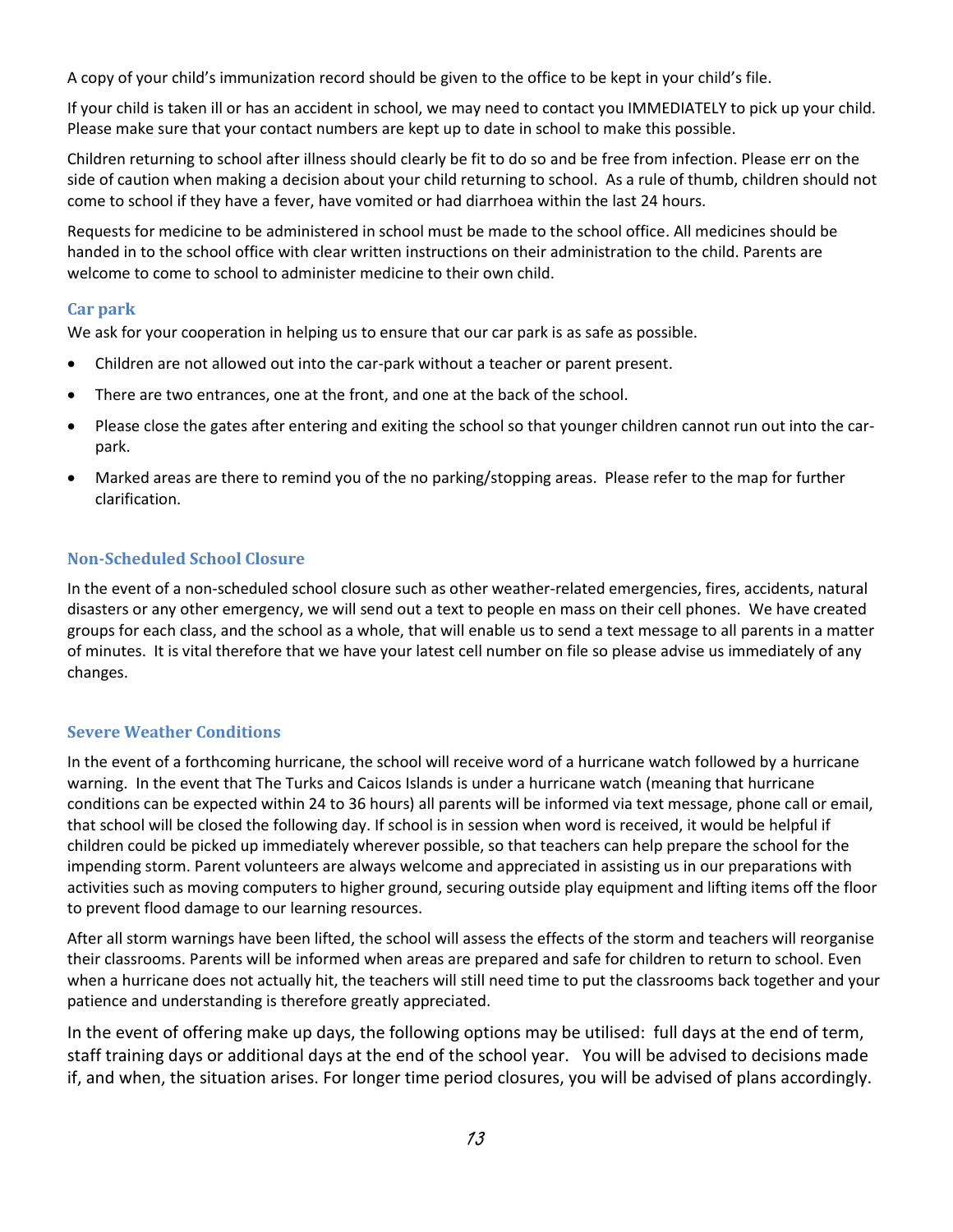## <span id="page-14-0"></span>**Parent Association (PA)**

Working in partnership with the school, the PA helps to develop strong links between home and school. The PA provides an opportunity for everyone to work together towards a common goal and is open to all parents. It brings everyone together to raise money, to support the school and make a difference for the children. Our PA is very active and organises both social and fund-raising activities. All parents automatically become members of the association and are warmly invited to all events, even if they only have a small amount of time available to get involved. Their support is greatly appreciated.

Details of meetings, minutes and events will be emailed out.

#### <span id="page-14-1"></span>**Community Volunteers**

Parents and community volunteers are encouraged to come into school to hear children read, to help with class activities or to bring their expertise / experience to school.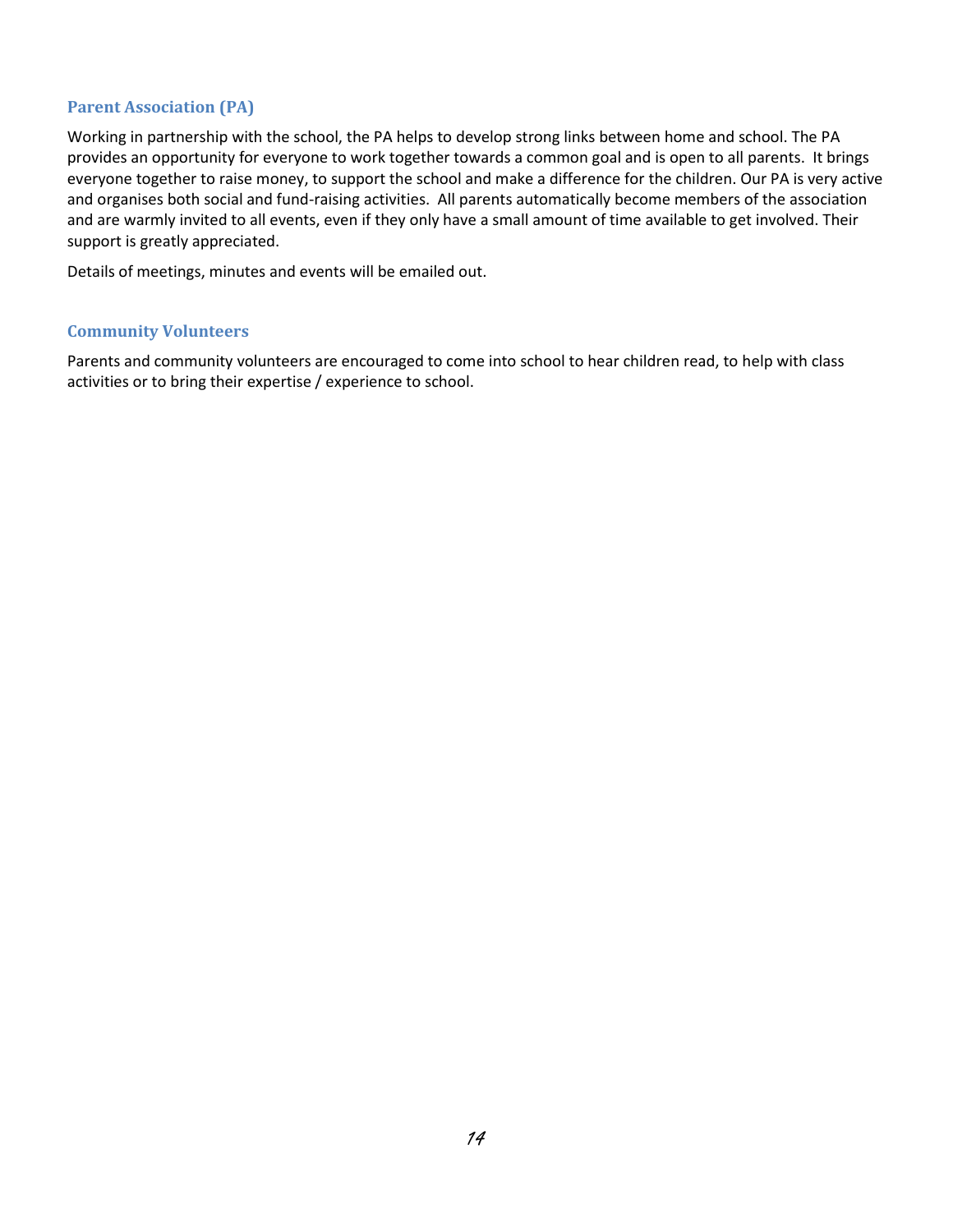# **Provo Primary**

# **Fee Payment Schedules**

# **2018 - 2019**

## <span id="page-15-2"></span><span id="page-15-1"></span><span id="page-15-0"></span>*Kindergarten to Year 6 (4 - 12 year olds)*

<span id="page-15-6"></span><span id="page-15-5"></span><span id="page-15-4"></span><span id="page-15-3"></span>

| Years $K - 6$      | <b>Annual Fee</b>                                                             | <b>3 Instalments</b>                                                                                                | 9 Instalments                                                                       |
|--------------------|-------------------------------------------------------------------------------|---------------------------------------------------------------------------------------------------------------------|-------------------------------------------------------------------------------------|
| 8.15AM - 3.00 PM   | Payable before<br>August 30 <sup>th</sup>                                     | (5% finance charge)<br>Payable<br>August 30 <sup>th</sup><br>November 30 <sup>th</sup><br>February 28 <sup>th</sup> | (10% finance charge)<br>Payable<br>August 30 <sup>th</sup> - April 29 <sup>th</sup> |
| 5 full days a week | \$10,450<br>Early Bird Discount:<br>\$9,930<br>(Due by June 8 <sup>th</sup> ) | $$3,660 \times 3$                                                                                                   | $$1,275 \times 9$                                                                   |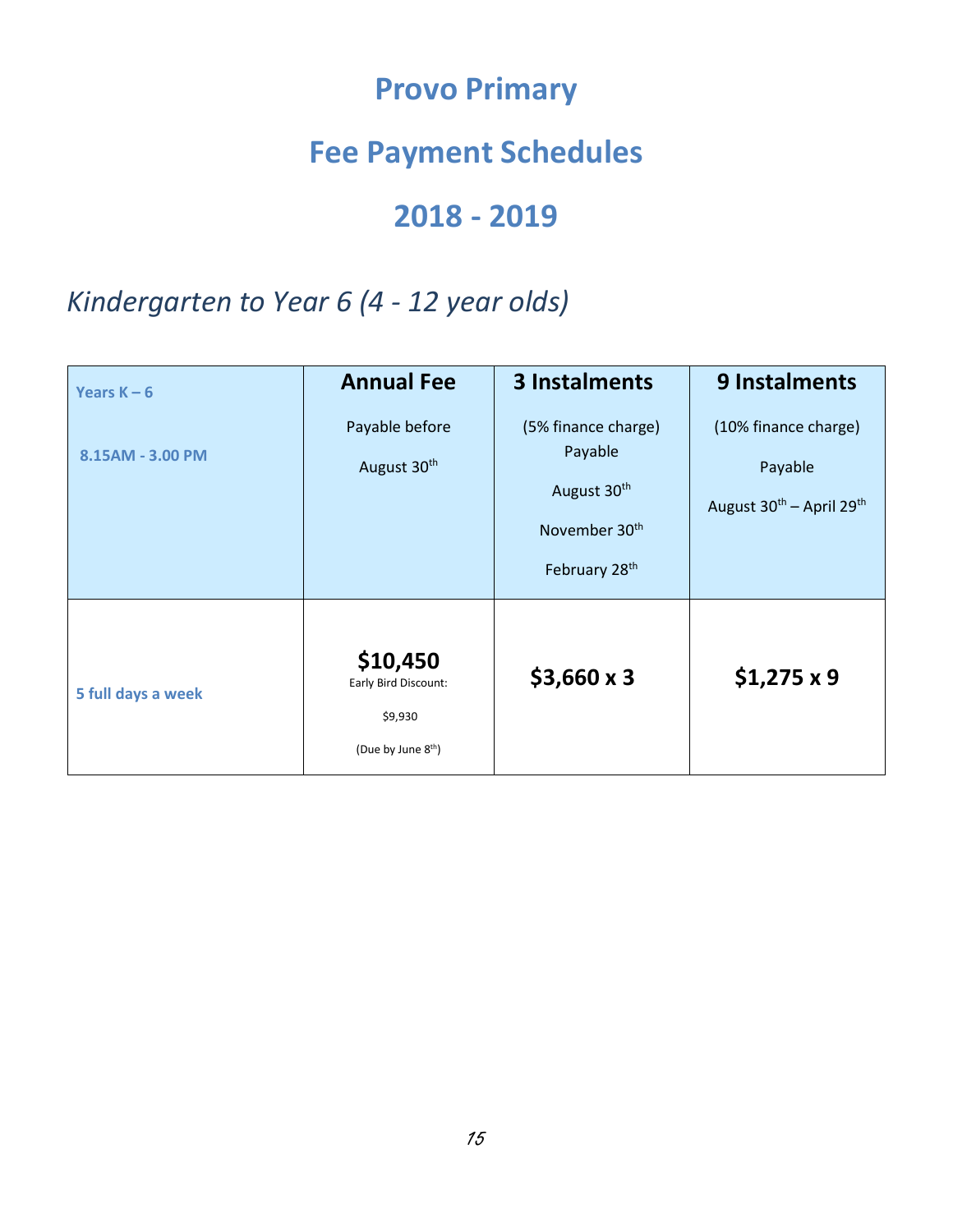# *Toddler, Pre-school and Junior-Kindergarten*

Half Day

<span id="page-16-0"></span>

| <b>Toddler, Pre-school &amp;</b><br><b>Junior Kindergarten</b><br>8.15AM-12.00PM | <b>Annual Fee</b><br>Payable before<br>August 30 <sup>th</sup>               | 3 Instalments<br>(5% finance charge)<br>Payable<br>August 30 <sup>th</sup><br>November 30 <sup>th</sup><br>February 28 <sup>th</sup> | 9 Instalments<br>(10% finance charge)<br>Payable<br>August 30 <sup>th</sup> - April 29 <sup>th</sup> |
|----------------------------------------------------------------------------------|------------------------------------------------------------------------------|--------------------------------------------------------------------------------------------------------------------------------------|------------------------------------------------------------------------------------------------------|
| 5 half days a week                                                               | \$7,125<br>Early Bird Discount:<br>\$6,770<br>(Due by June 8 <sup>th</sup> ) | $$2,495 \times 3$                                                                                                                    | \$870x9                                                                                              |
| 5 full days a week                                                               | \$8,640<br>Early Bird Discount:<br>\$8,210<br>(Due by June 8 <sup>th</sup> ) | $$3,025 \times 3$                                                                                                                    | $$1,055 \times 9$                                                                                    |

## <span id="page-16-1"></span>**Please note the following:**

## **Payments**

- Fees should be paid in full even if your child is absent during the school year.
- Discounts are not available for families taking vacation periods after the start of any given school year.
- Fees must be paid on time in order to avoid a \$50 late charge and an interest rate of 2% will be charged per month on delinquent accounts.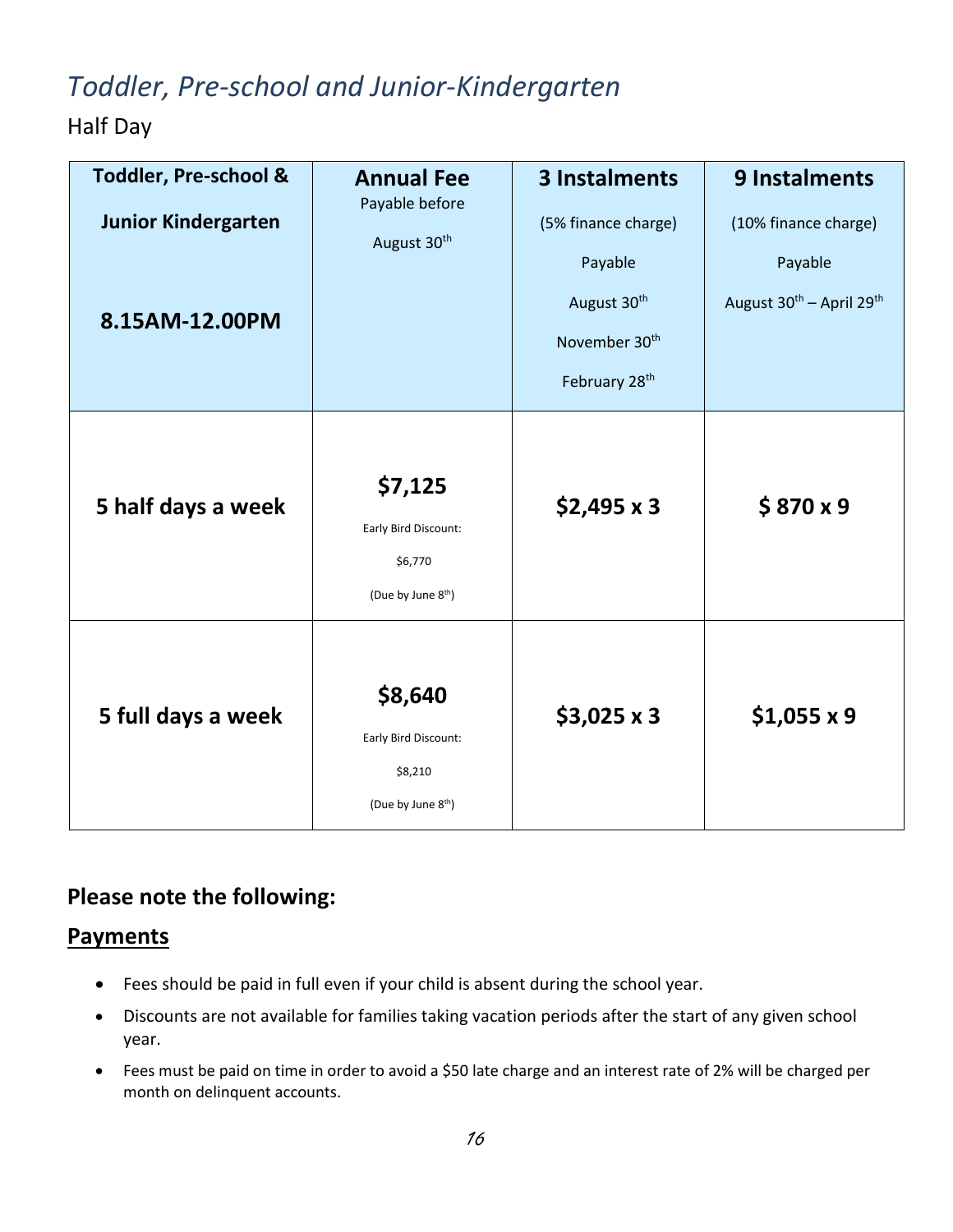• Children whose fees are not paid will not be allowed to continue to attend school until overdue fees are paid in full (including any finance charges incurred).

## **Our annual tuition fee is due on or before August 30th**

Annual fees are also split into three or nine equal payments for your convenience, however should you choose either of these options, a finance charge is applied to the annual fee.

- **If splitting into three instalments there is a 5% finance charge and fees are to be paid as follows:** 
	- $\circ$  Instalment 1 due on or before August 30<sup>th</sup>
	- $\circ$  Instalment 2 due on or before November 30<sup>th</sup>
	- $\circ$  Instalment 3 due on or before February 28<sup>th</sup>
- **If paying in nine instalments, there is a 10% finance charge and fees are to be paid as follows:** 
	- o Instalment 1 due on or before August  $30<sup>th</sup>$
	- $\circ$  Instalments 2-9 due on or before November 30<sup>th</sup> to April 29<sup>th</sup> inclusive

#### **Discounts:**

A 20% discount on school fees is offered to the youngest of three children attending the school.

**An Early Bird Discount of 5% off the annual fee applies to all payments received by June 8th 2018** 

#### **Payment methods:**

- Cash and cheque payments are accepted in the school office. No credit card payments are accepted.
- Direct payments can be made into the school account.

If paying directly into the school account, please let us know when your payment has been made so that we can credit your child's account.

• Post-dated cheques will be accepted if payments fall due at a time when school is closed.

## **Toddler pay per sessions (18 months+) Please reserve ahead of time.**

Mornings 8.30am to 12.00pm: \$65

2 to 4 day monthly rates available upon request

## **Additional Information:**

## **After School Clubs**

A range of after school clubs are offered most days after school until 4.15pm. Additional charges apply.

Our current club schedule and charges are posted on our blog each term.